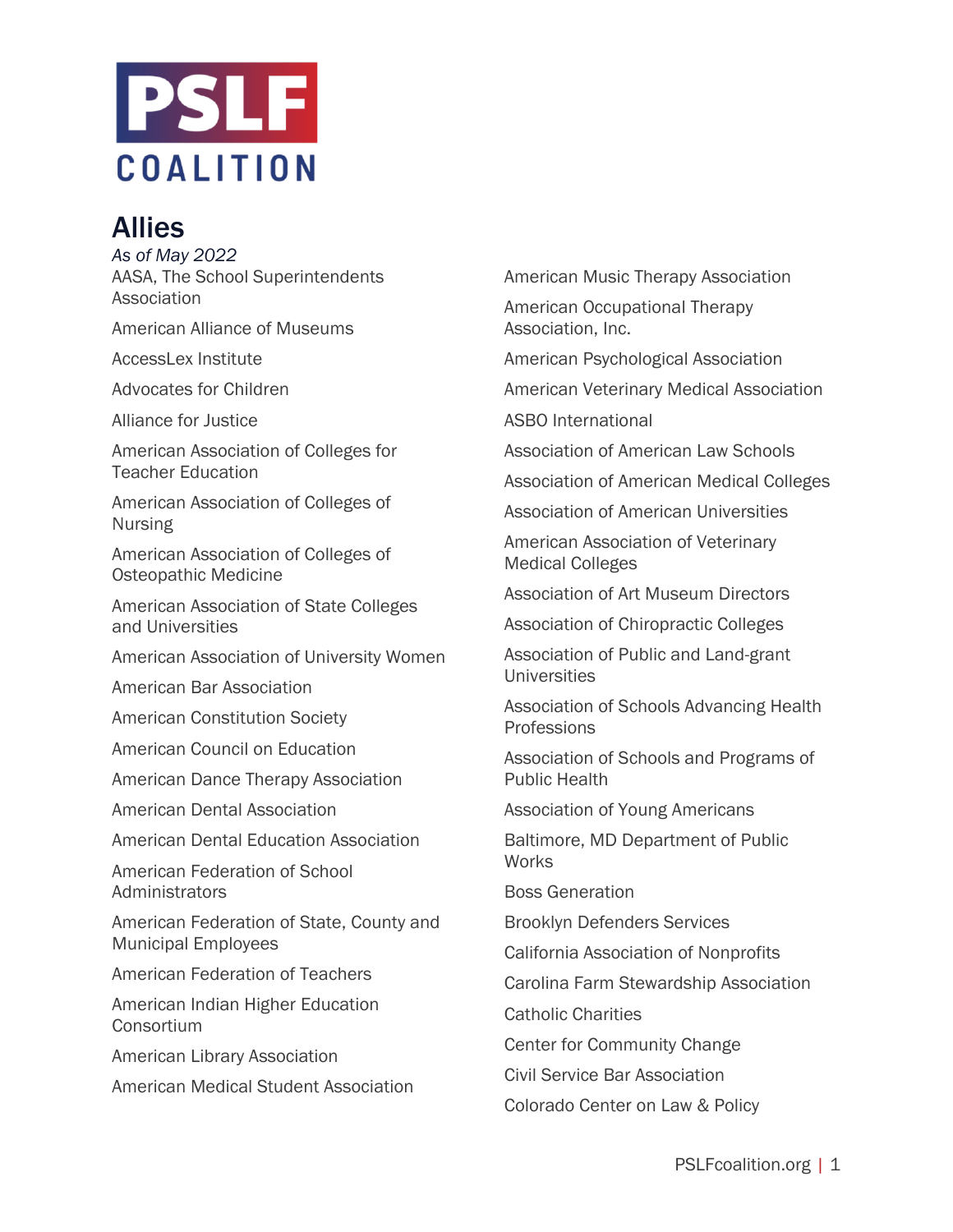Committee for Public Counsel Services

Council for Opportunity in Education

Council of Administrators of Special **Education** 

Council of Graduate Schools

Council on Social Work Education

Disability Rights Oregon

Equal Justice Works

Federal Bar Association

Freedom Now, Inc.

Greenberg Traurig, LLP

Higher Education Loan Coalition

Independent Sector

International Association of Firefighters

Kids in Need of Defense

Lawyers for Good Government

Learning Disabilities Association of America

Legal Aid at Work

Legal Aid Society of DC

Legal Aid Society of NYC

LRAP Minnesota

Maryland Coalition Against Sexual Assault

Maryland Office of the Public Defender

Mexican-American Legal Defense Fund

Minkwon Center for Community Action

National Alliance of State & Territorial AIDS Directors

National Asian Pacific American Bar Association

National Association for College Admission **Counseling** 

National Association for the Education of Young Children

National Association of Community Health **Centers** 

National Association of Counties

National Association of School Psychologists

National Association of Secondary School **Principals** 

National Association of Social Workers

National Association of Student Financial Aid Administrators

National Center for State Courts/American Judges Association

National Council of Nonprofits

National District Attorneys Association

National Education Association

National Human Services Assembly

National Indian Education Association

National Labor Relations Board Union Local 29

National Legal Aid & Defender Association

National Network for Youth

Navigate LLC

New York University

Partnership for Public Service

Public Defender Association

School Social Work Association of America

Service Year Alliance

Society for the Psychological Study of Social Issues

Student Veterans of America

The Bronx Defenders